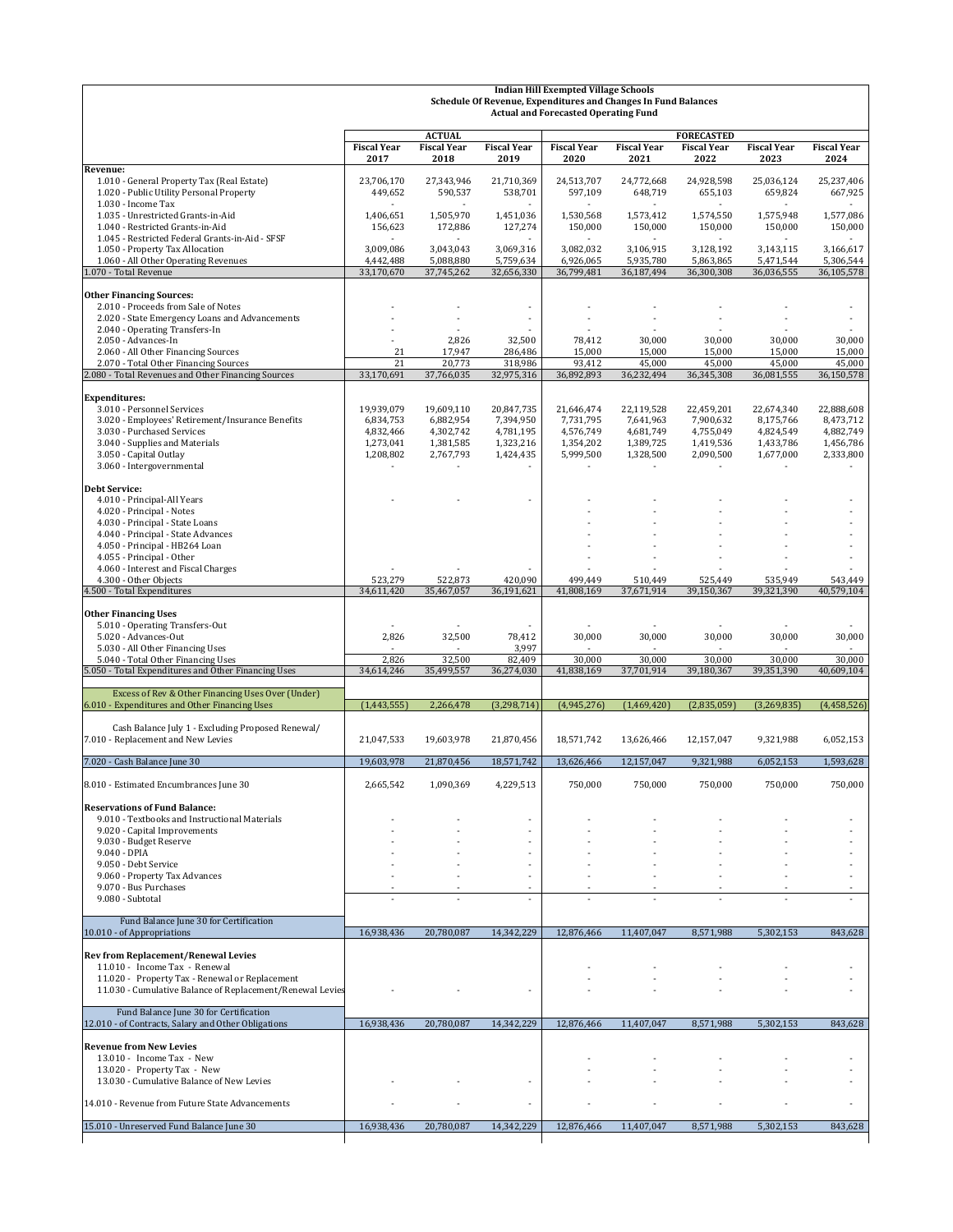# **Indian Hill Exempted Village School District Five‐Year Forecast Fiscal Years Ending June 30, 2020 Through 2024**

#### **Notice: All estimates are conservative and do not guarantee what will happen in estimated years.**

### **REVENUE ASSUMPTIONS**

#### Property Taxes – Line 1.01

Property tax revenue estimates are based on valuation data, scheduled updates and reappraisals combined with input from the Hamilton County Auditor. Twelve years ago, residential valuation made up 84% of the District's property tax valuation. That valuation is nearly 88% in 2017. Commercial property makes up most of the rest of the value with 10% of the total valuation.

Historical data shows that overall residential property valuation tends to decrease slightly in non‐ reappraisal years. I have modeled growth in current valuation based on this historical trend. Hamilton County completed a re‐appraisal for tax year 2017, which will begin collection in calendar year 2018. Valuation in Hamilton County increased overall by 4.8%. However, growth in Indian Hill EVSD only increased by 2.9%. Some areas within the District saw double digit increases while the overall average was restricted by slow property value growth within the village of Indian Hill. Statewide trends would indicate that almost all residential property valuations will increase in their most recent cycles reversing the trend of the last seven years. The District remains above the 20‐mill level, which means tax rates adjust for our taxpayers as property values increase. I have modeled a modest 0.8% growth to property valuation for new residential construction. While new construction has recently increased, I tend to take a conservative approach to forecasting future growth as the new construction market is still very unstable and the District has very little land available for new builds. Indian Hill EVSD has no voted operational levies at this time. All of these factors combined with the fact that over 90% of the District's income derives from property taxes means that revenue will remain stable but very flat. Estimated cash reserves make it likely that an operational levy will be placed in front of the District's voters during this five‐year forecast cycle.

Approximately \$2.8 million above the amount normally expected was collected for the first half of 2018. Another \$300,000 in delinquent taxes was paid above normal expectations. This phenomenon was created by a change to income tax law. The result of this will be that the \$3.1 million will be shifted from fiscal year 2019 to fiscal year 2018. Normal collections resumed in fiscal year 2020.

The Board of Revision hears challenges of property valuation and can make adjustments. The District contested seven large commercial Board of Revision. If the District loses or does not challenge the cases, the lost property valuation will reduce revenue by the inside millage. The remaining tax revenue will be spread among all other commercial taxpayers in the District. Most of the cases have been settled.

#### Public Utility Property Tax – Line 1.02

The valuation of Public Utility Property within the district has remained stable over prior years. There was a significant drop of over 15% in fiscal year 2017. Upon investigation of the decline, it was discovered that the County Auditor has no information regarding public utility property. This is handled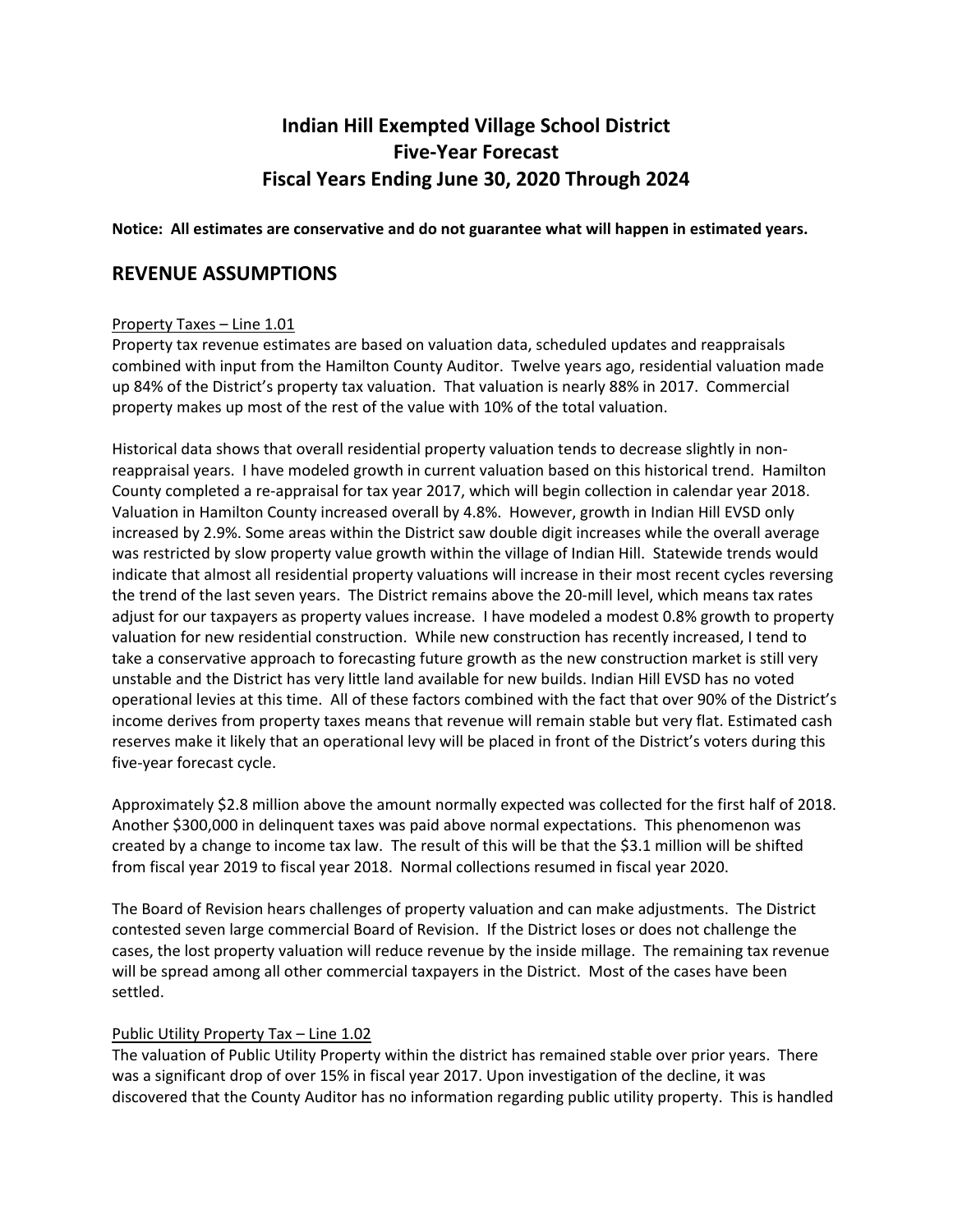by the state and the Auditor's office said they would be willing to contact them but have had little success getting information in the past. I anticipate no further declines. This property tax rebounded in 2018. I am assuming that the income tax break applies to these properties and is responsible for some of the increase. Estimates have indicated that there will be an increase in PUPP in fiscal year 2020.

#### Unrestricted Grants‐in‐Aid (state foundation) – Line 1.035

This line of the forecast is always the most difficult to predict as the mechanisms that drive funding are constantly in motion. Funding is no longer based on an October count as it is now based on a real‐time student count. The model is still primarily driven by property tax valuation per pupil but some other features were added to the biennium budget to help with some funding inequities. Indian Hill EVSD was a capped district in 2018 meaning that based on the funding formula, the District received less than to which it is entitled. However, because of changes to the way transportation was viewed in the funding model, in 2019 the District moves from a capped district to a guarantee district. As long as the district remains on the guarantee, there will be no chance of any inflationary increase.

**IMPORTANT NOTE:** Years two, three, four and five of line 1.035 of this forecast are based on the current formula. The funding formula could be substantially modified or completely changed as future budget bills are enacted. Any increase in funding over years two through five would also assume that the state legislators would continue to add funds to school funding.

#### Restricted Grants‐in‐Aid (SFSF & Career Tech) – Line 1.04

Restricted aid consists mainly of payments from the state for Economic Disadvantaged and Career Tech funding. The District receives very little of each. The bulk of this line consists of catastrophic aid which allows funds to be granted to the District for students who have needs that exceed a cap which is set by the state.

#### Property Tax Allocation (Homestead & Rollback) – Line 1.05

The property tax allocation is calculated as a fixed percentage of real property tax receipts. The growth or decline parallels the anticipated growth or decline in real property taxes. This form of funding has been eliminated for all newly voted levies which means all new levies will be fully funded by local dollars. Existing levies that are renewed will continue to receive this funding from the state.

#### All Other Revenues – Line 1.06

Nearly 95% of this line consists of receipts from a Tax Increment Financing (TIF) between Sycamore Township and nine properties in the Kenwood area. Other receipts of this type may include open enrollment in the district, interest on investment and class fees. The District does not have an open enrollment policy. These revenues could potentially be significantly reduced if there were a challenge to property valuation. Property tax revaluation did give the District increased revenue inside the Kenwood TIF.

The District entered into a partnership with the Indian Hill Foundation to provide funding and build the Home of the Braves facility at Tomahawk Stadium. Line 1.06 includes the receipts from the payback of this facility. It is estimated \$1.6 million will be collected in 2020, \$780,000 in 2021, \$657,000 in 2022 and \$215,000 in 2023.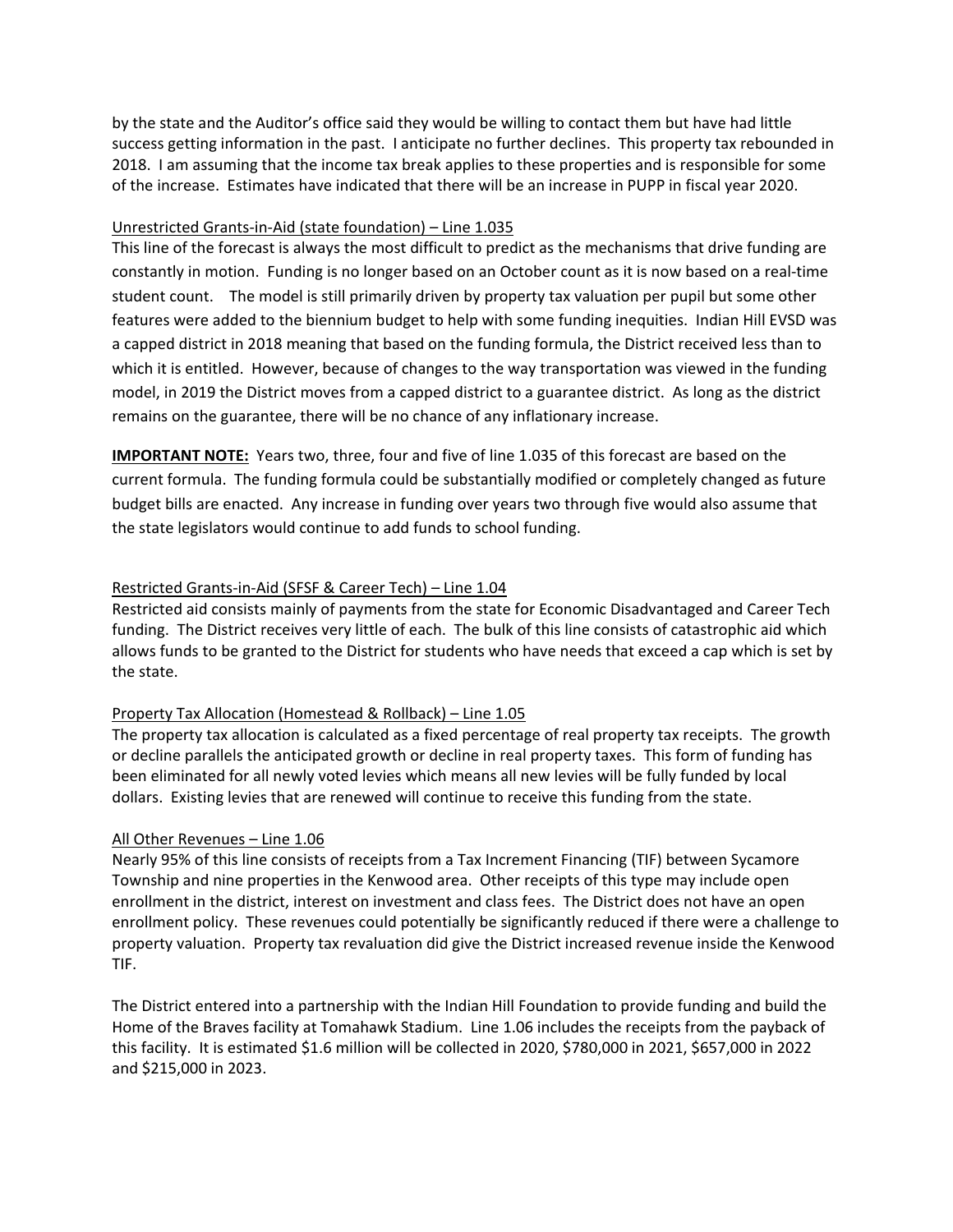## **EXPENDITURE ASSUMPTIONS**

#### Personnel Services and Retirement/Benefits – Lines 3.01 & 3.02

FY19 is governed by the current collective bargaining agreement for certified staff. FY20 and FY21 will be governed by the collective bargaining agreement beginning July 1, 2019. There will be turnover, column step moves and other adjustments that will affect the salary over time. The forecast shows an assumption of 3 retirements per year and those staff members replaced with a new hire that would fall on Masters – Step 5. For years FY22, FY23, and FY24 which fall outside of the CBA, certified staff was given their steps as they appear in fiscal year 2021 and all other staff a 1% increase. Any base raise given as part of the CBA would affect personnel services. With all other assumptions, 26 certified staff members will be "stepped" out in 2024. This reflects a zero percent increase for these staff members which may result in a deflation of line 3.01.

The benefits that are tied to salary were manually calculated using the estimated salary for each fiscal year. Other benefits were estimated using historical data and inflationary increases. Medical insurance was calculated with a range of 6 – 7.5% growth/year. The District received a 14% increase for calendar year 2020. The District switched all staff to a High Deductible Health Plan (HDHP) starting in calendar year 2020. This offset a significant amount of the 14% compared to all employees remaining in their old plans. In addition, other plan changes include biometric screening and physical for both the staff member and spouse and \$50/month premium charge for spouses starting January 1, 2020. This will be increased to \$75/month starting the following year. Fiscal year 2019 was the first year that an annual severance cost was deducted on a payroll basis and deposited into a separate account. This was initially set at \$150,000 and will be decreased to \$128,000 in fiscal year 2020. This account helps make budgeting for sick leave balance payments (severance) much easier.

#### Purchased Services – Line 3.03

Purchased services has been difficult to predict. Historically, it varies both by category of purchased service and in totality. Last fiscal year, large payments were made in June for summer work. My goal is to improve timing of payments in this line item so year over year can become more consistent and trends can be developed. Purchasing will also be improved by using the purchase order system as intended. Further savings is predicted for purchase services as maintenance and repairs have been cut. This reduction could be further aided by a facilities and energy projects. In addition to this, there has been large savings in previous fiscal years as legal services decreased significantly. This line has been aided by decreases to bus services through payment in lieu of transportation efforts.

#### Supplies & Materials– Line 3.04

Supplies & Materials trends near average in most years. I have assumed this trend will be stable and added an average of 2.0% per year for inflation.

#### Capital Outlay – Line 3.05

The District uses a capital outlay planning tool to analyze capital needs and to plan future projects. Capital Outlay, in the short term has been reduced by removing energy projects and moving other projects to the future. These projects could possibly be removed from the capital plan completely by a